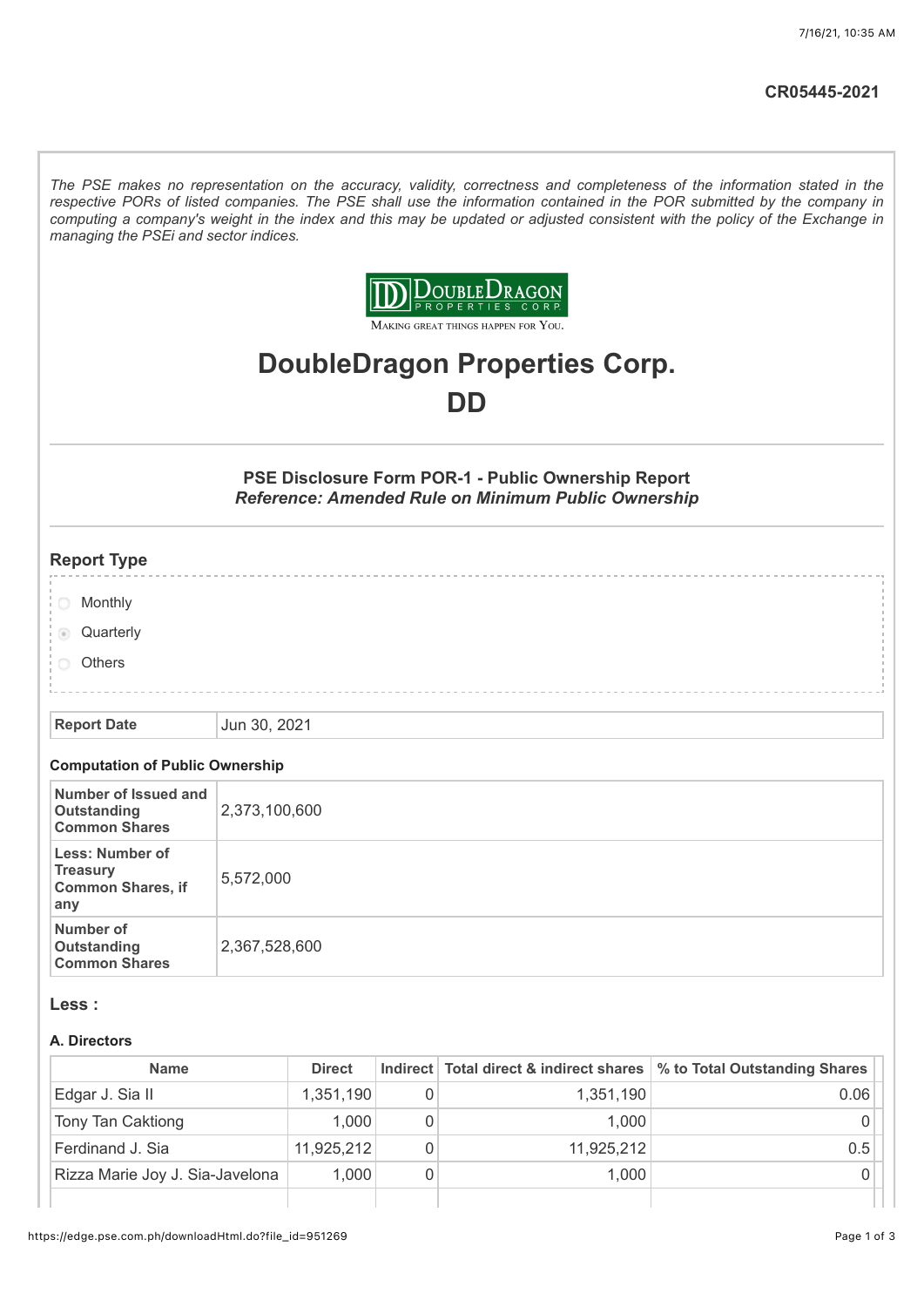| <b>William Tan Untiong</b> | 3,501,000  |   | 3,501,000  | 0.15 |
|----------------------------|------------|---|------------|------|
| Joseph Tanbuntiong         | 4,001,000  |   | 4,001,000  | 0.17 |
| Gary P. Cheng              | 250,001    |   | 250,001    | 0.01 |
| Vicente S. Perez, Jr.      | 250,001    |   | 250,001    | 0.01 |
|                            | 21,280,404 | 0 | 21,280,404 | 0.9  |

#### **B. Officers**

| <b>Name</b>                                        | Direct Indirect | <b>Total direct &amp; indirect</b><br>shares | % to Total Outstanding<br><b>Shares</b> |
|----------------------------------------------------|-----------------|----------------------------------------------|-----------------------------------------|
| Edgar J. Sia II (same as above)                    | 0               |                                              |                                         |
| Tony Tan Caktiong (same as above)                  | 0               |                                              |                                         |
| Ferdinand J. Sia (same as above)                   | 0               |                                              |                                         |
| Rizza Marie Joy J. Sia-Javelona (same as<br>above) | 0               |                                              |                                         |
| William Tan Untiong (same as above)                | 0               |                                              |                                         |
| Joseph Tanbuntiong (same as above)                 | 0               |                                              |                                         |
|                                                    | 0               |                                              |                                         |

# **C. Principal/Substantial Stockholders**

| <b>Name</b>              | <b>Direct</b> | Indirect | Total direct & indirect shares | % to Total Outstanding Shares |
|--------------------------|---------------|----------|--------------------------------|-------------------------------|
| Honeystar Holdings Corp. | 824,996,999   |          | 824,996,999                    | 34.85                         |
| Injap Investments Inc.   | 824,996,999   |          | 824,996,999                    | 34.85                         |
|                          | 1,649,993,998 |          | 1,649,993,998                  | 69.7                          |

# **D. Affiliates**

| <b>Name</b> | Direct | Indirect | Total direct & indirect shares | % to Total Outstanding Shares |
|-------------|--------|----------|--------------------------------|-------------------------------|
| N/A         |        |          |                                |                               |
|             |        |          |                                |                               |

## **E. Government**

| <b>Name</b> | <b>Direct</b> | <b>Indirect</b> | Total direct & indirect shares | % to Total Outstanding Shares |
|-------------|---------------|-----------------|--------------------------------|-------------------------------|
| N/A         |               |                 |                                |                               |
|             |               |                 |                                |                               |

# **F. Banks**

| <b>Name</b> | <b>Direct</b> | Indirect | Total direct & indirect shares | % to Total Outstanding Shares |
|-------------|---------------|----------|--------------------------------|-------------------------------|
| N/A         |               |          |                                |                               |
|             |               |          |                                |                               |

# **G. Employees**

| <b>Name</b> | <b>Direct</b> | <b>Indirect</b> | Total direct & indirect shares | % to Total Outstanding Shares |
|-------------|---------------|-----------------|--------------------------------|-------------------------------|
| N/A         |               |                 |                                |                               |
|             |               |                 |                                |                               |

# **H. Lock-Up Shares**

|     | Direct | Total direct & indirect shares | % to Total Outstanding Shares |  |
|-----|--------|--------------------------------|-------------------------------|--|
| N/A |        |                                |                               |  |